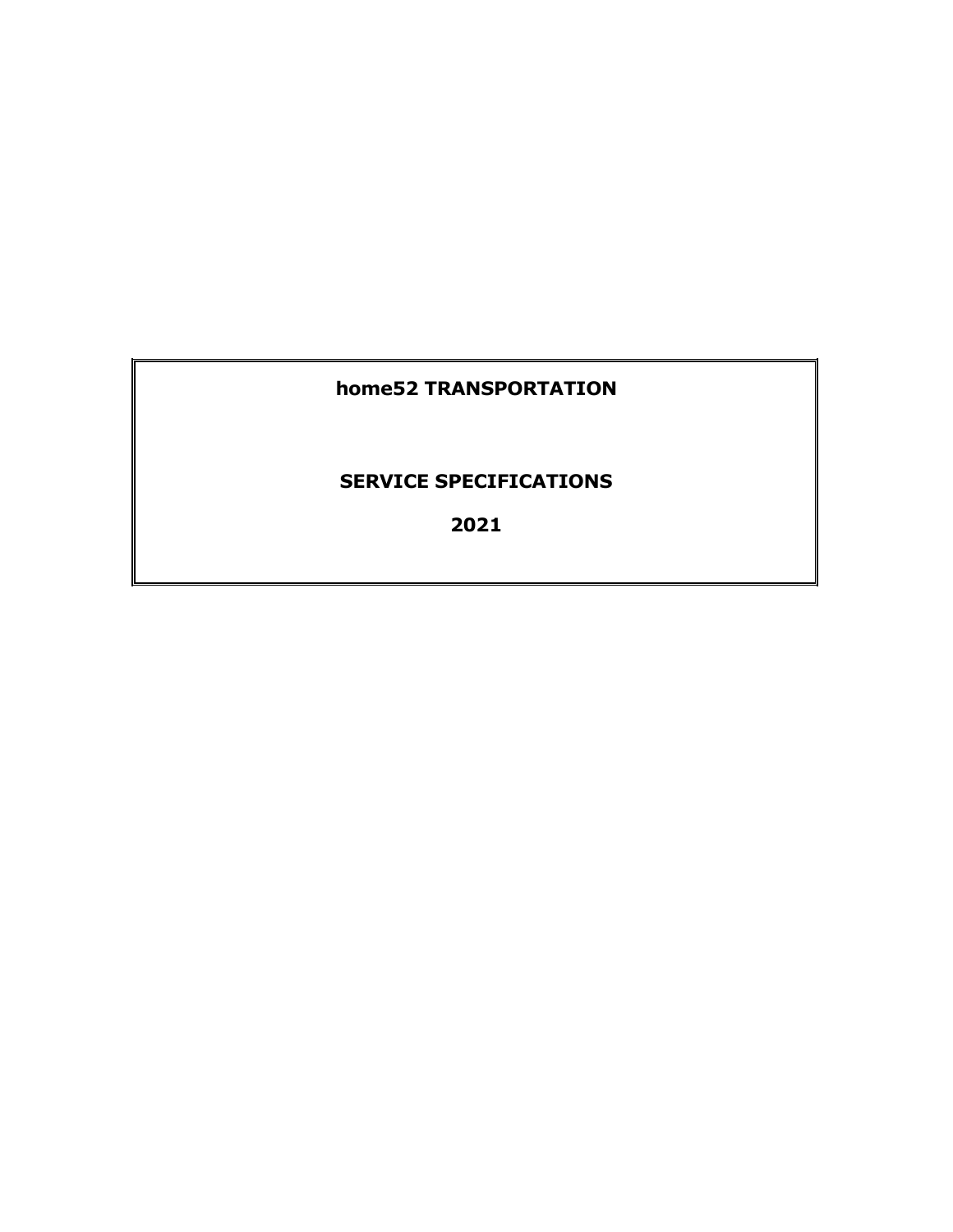## home52 TRANSPORTATION

# **SERVICE SPECIFICATIONS**

# TABLE OF CONTENTS

| SECTION PAGE |
|--------------|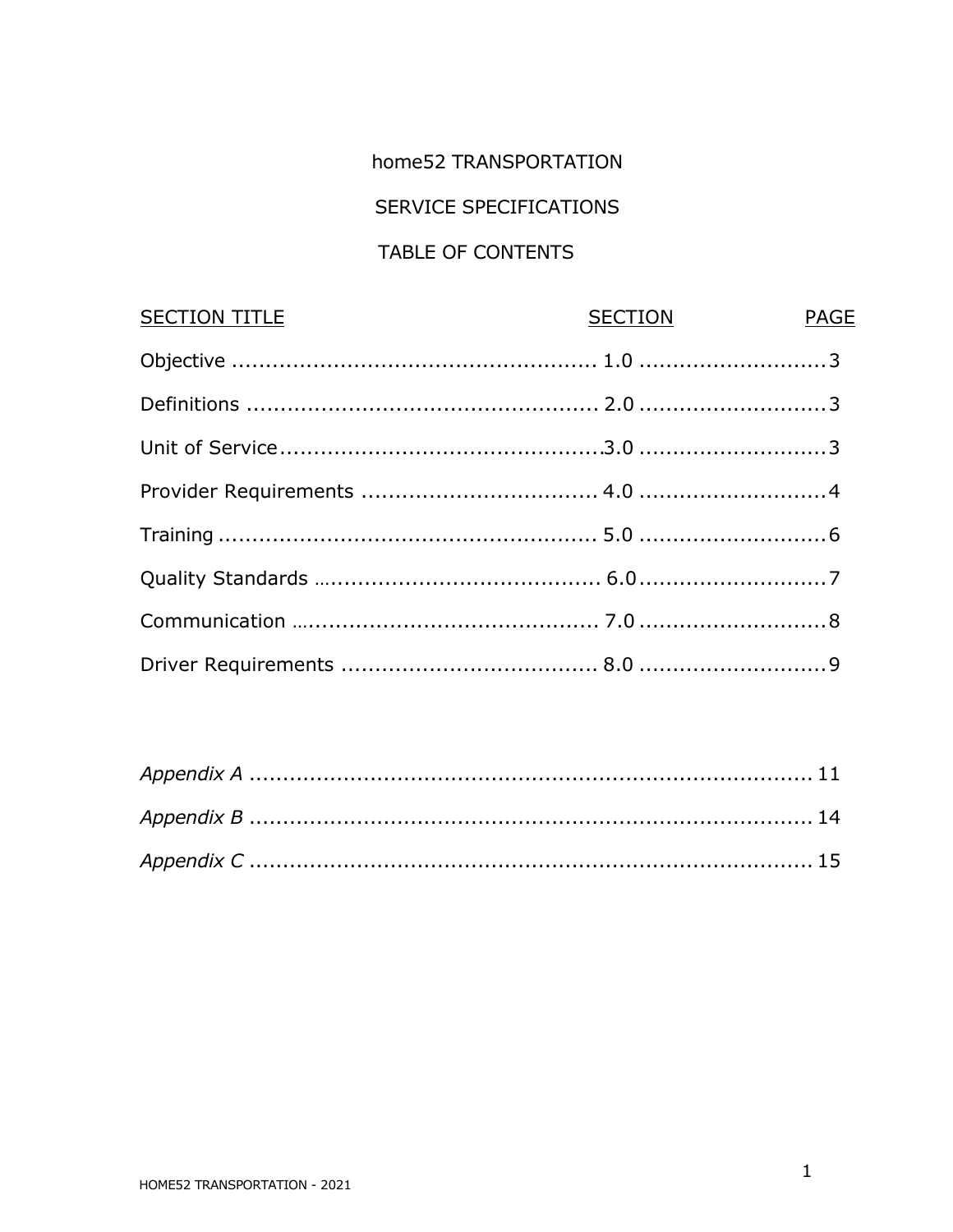#### home52 TRANSPORTATION SERVICE SPECIFICATIONS

#### **1.0 OBJECTIVE**

home52 Transportation is a transportation brokerage service designed to enable a client to receive high quality, person-centered, transportation for both non-emergent medical transportation and nonmedical transportation. home52 will contract with organizations&/or funders that are interested in this type of service. Some funders may require the service be authorized by the client's plan of care, when transportation is not otherwise available or funded by state plan Medicaid or any other source. Some funders may require whenever possible, clients must use family, neighbors, friends or other resources to provide this service.

#### **2.0 DEFINITIONS**

**Provider:** A transportation company contracted with the transportation coordination entity to provide transportation services, vehicles, and drivers.

**Driver:** Individual contracted or employed by the transportation provider for the purposes of piloting a vehicle in a safe and professional manner.

**Transportation Coordination Entity:** Acts as central coordination and dispatch of providers for transportation and on demand (expedited) trips.

**High Quality, Person-Centered Transportation:** Transportation that meets the level of service and assistance the client requires and is customer focused.

**Transportation Management System (TMS)**: A software package with the capability to optimize routing, scheduling, dispatching, and communication between all parties including client and/or customers.

#### **3.0 UNIT OF SERVICE**

3.1 A unit of service is a "one-way" trip.

- 3.2 The unit rate is the price quoted for the "one-way" trip.
- 3.3 The unit rate must include all transportation coordination associated with the trip including administrative costs, training and documentation time.
- 3.4 Additional units require prior authorization from Care/Case Manager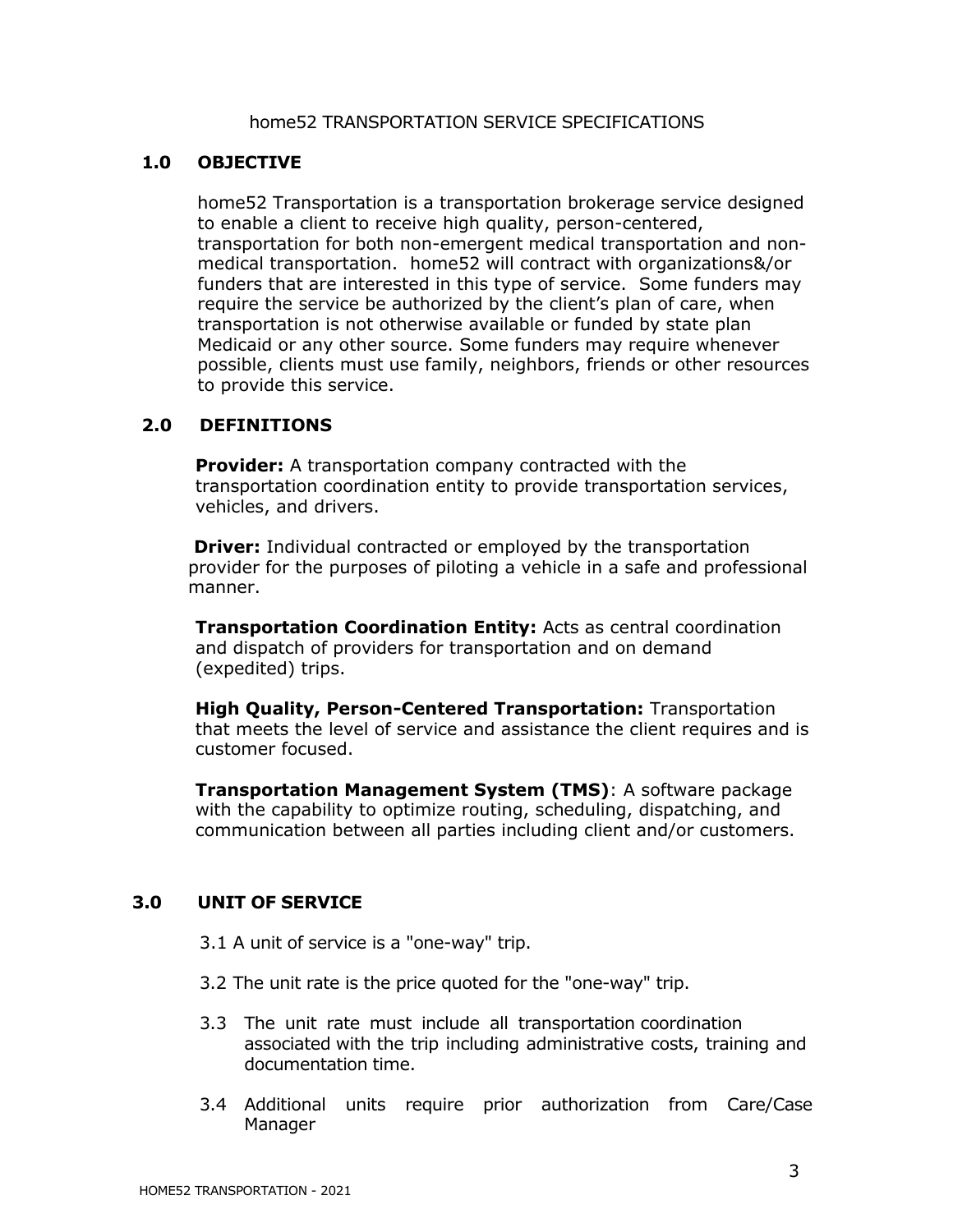3.5 Transportation Services must be authorized by the Care/Case Manager

#### **4.0 PROVIDER REQUIREMENTS**

Provider requirements include the following:

- 4.1 The Provider must furnish evidence of a service back-up plan to provide service when a vehicle becomes disabled.
- 4.2 All vehicle operators and owners must maintain proof of financial responsibility as required in Section 4509.101 of the Ohio Revised Code.
- 4.3 The Provider must bill using rates established in the Provider's contract.
- 4.4 A copy of the certificate of insurance and the vehicle registration must be maintained in each vehicle.
- 4.5 The Provider must have a written plan for regularly scheduled maintenance and safety inspection for the vehicles in service and must document compliance with the plan.
- 4.6 The Provider must assure that each vehicle is inspected every twelve months by a certified mechanic, the highway patrol safety inspection unit, or the Ohio Medical Transportation Board, and is certified to be safe. The inspections must include the elements listed in Appendix A of this rule, as applicable to the vehicle inspected. A legible copy of the inspection is to be kept in the vehicle.
- 4.7 The Provider must assure that the vehicle has identifying information for the client that identifies the vehicle as a Transportation Provider. This may be done through a decal or dashboard sign.
- 4.8 The Provider must assure that all vehicle drivers have photo identification badges or uniforms identifying them as employees of the Provider.
- 4.9 Vehicles equipped for transporting a passenger who remains in a wheelchair must be equipped with permanently installed floor wheelchair restraints for each wheelchair position used. Providers must inspect their vehicles for compliance with the items listed in Appendix B on a daily basis.
- 4.10 The Provider must have an approved device in the vehicle that can use and access the Transportation Management System that: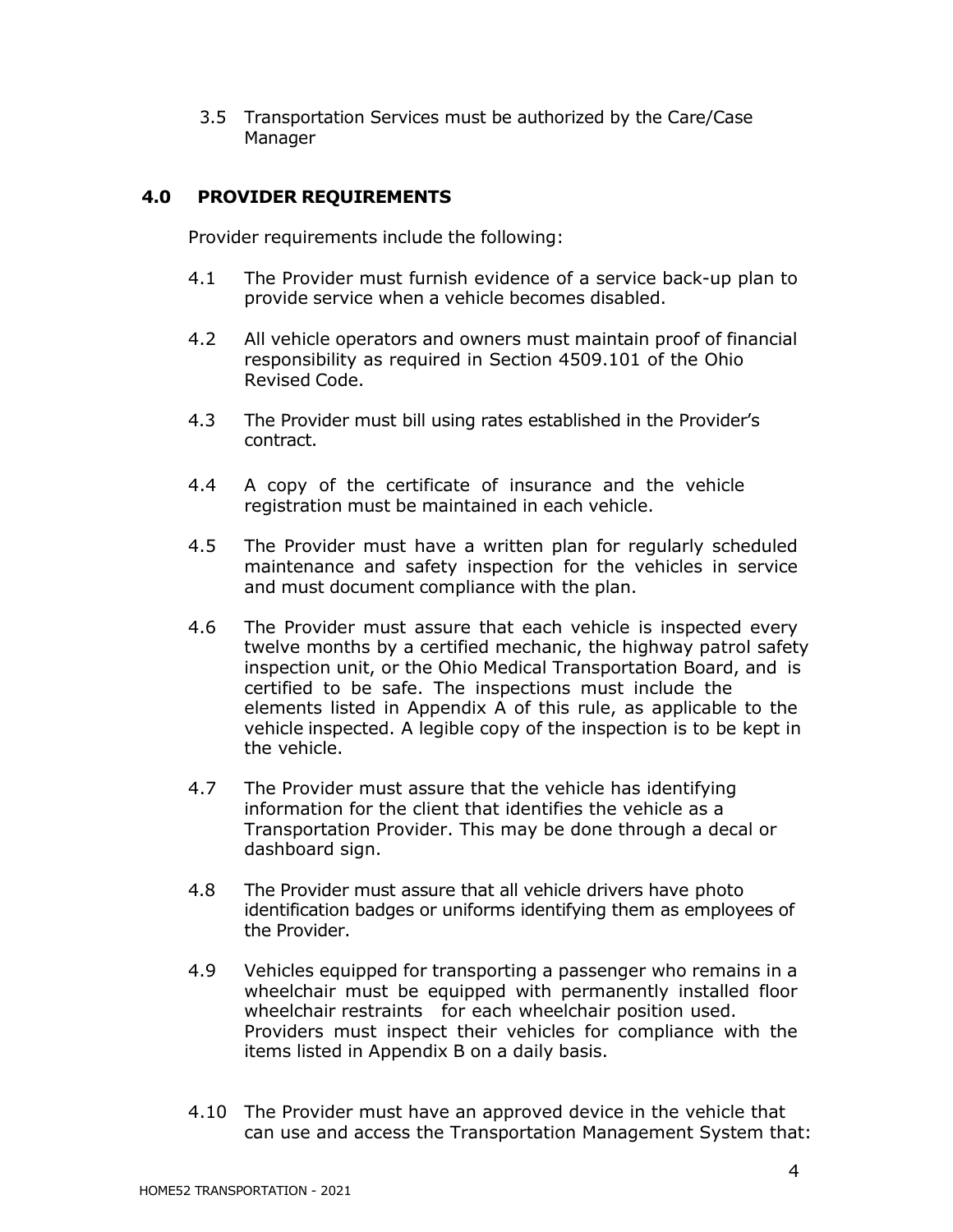- (a) Tracks available vehicles and dispatches the closest available vehicle.
- (b) Provides a driver profile photo that identifies the driver for the trip.
- (c) Allows driver to communicate with the transportation coordinators, caregivers, medical providers and clients.
- (d) Allows transportation coordinators or clients to schedule trips and dispatch drivers.
- (e) Maintains the trip logs, including pick-up and drop-off locations, date and time of pick-up and drop off, job ticket number, name of the driver, and name of the client, vehicle number (if vehicle has no assigned vehicle number then the license plate number can suffice).
- (f) Failure to keep and use the approved device for use with transportation management system will result in rejecting the claim for payment.
- (g) Provides billing information to the transportation coordination entity.
- (h) Allows the transportation coordination entity to access, schedule rides, dispatch and communicate with the driver.
- (i) Is mounted in such a way that does not obscure the drivers view of the road, mirrors, or peripheral views.
- 4.11 In the event of systems failure, the Provider must document and maintain a record of each service-related client contact to include:
	- (a) Each service delivered
	- (b) Date of contact
	- (c) Type of contact
	- (d) Name(s) of person(s) having contact with the client.
- 4.12 The provider must have a policy in place prohibiting any alcohol and drug use and have testing protocols in place for all drivers pursuant to USDOT Rule 49 CFR Part 40.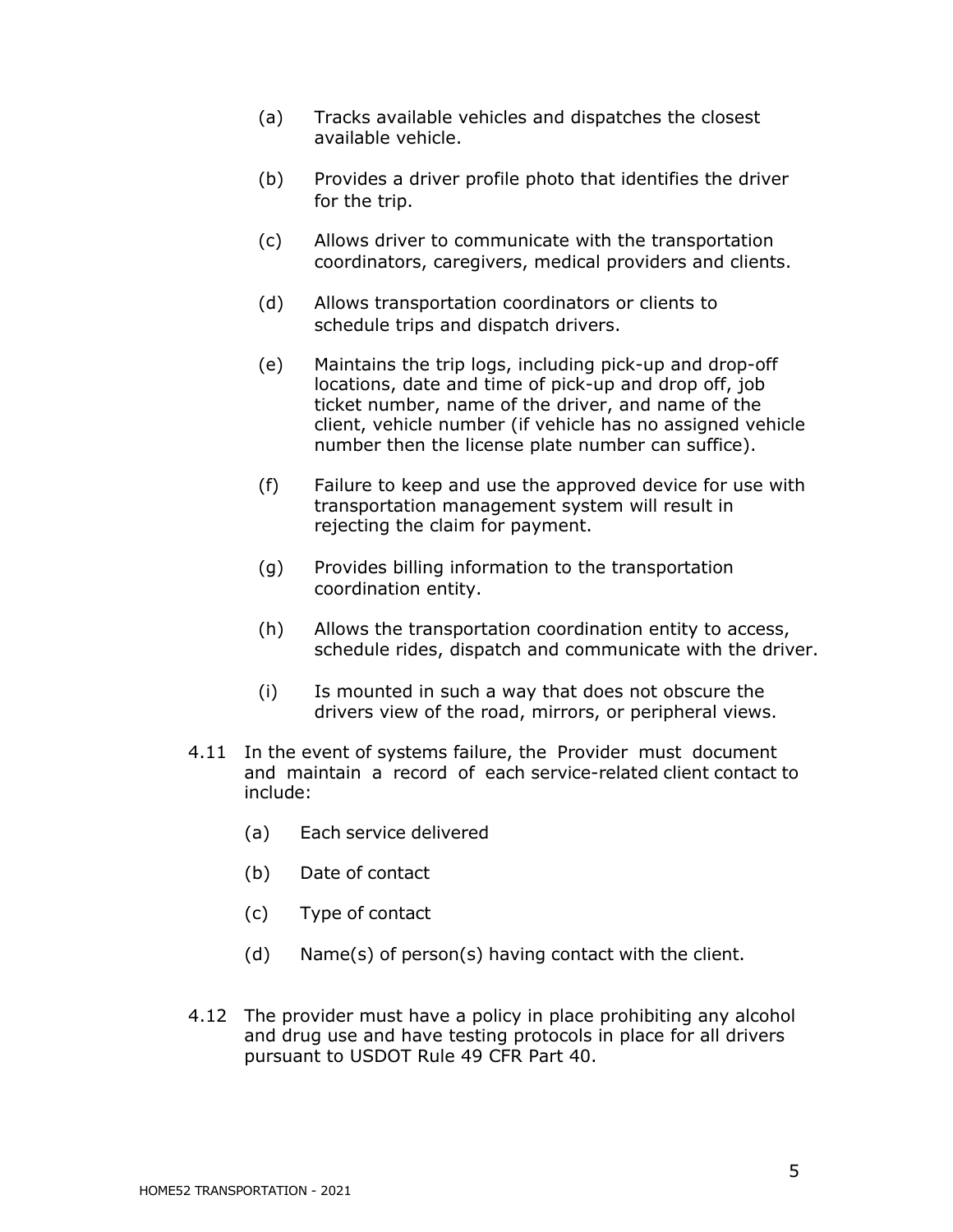#### **5.0 TRAINING**

- 5.1 All providers will be required to attend training for the TMS system used by the transportation coordination center for scheduling, dispatch and communication with clients and transportation coordination staff.
- 5.2 Prior to transporting clients, the provider must document agency's transportation training with return demonstration on transferring client, wheel-chair lift operation, restraint application, and universal precautions. The Provider must assure and document in driver's file, prior to transporting clients, that each driver meets all of the following requirements:
	- (a) Current certificates of completion of training courses in first aid and cardio-pulmonary resuscitation (CPR) offered by the American Red Cross, the American Heart Association, the National Safety Council, or an equivalent course approved by Council on Aging.
	- (b) A certificate of completion of an introductory training course addressing the transport of older persons and people with disabilities, and annual training on the following:
		- (i) Introduction to COA Clients (provided by COA)
		- (ii) DRIVE or PASS
		- (iii) Sensitivity to aging training;
		- (iv) An overview of diseases and functional factors commonly affecting older adults;
		- (v) Environmental considerations affecting passengers;
		- (vi) Instruction in client assistance and transfer techniques;
		- (vii) Training on the management of wheelchairs and how to properly secure a wheelchair;
		- (viii) The inspection and operation of wheelchair lifts and other assistive equipment;
		- (ix) Emergency procedures;
		- (x) Senior abuse identification and reporting; and,
		- (xi) Infectious disease control.
	- (c) In the event providers do not have a qualified DRIVE trainer on staff and additional time is required to enroll new drivers, the provider may request a waiver to allow the new driver to receive training within 6 months.
- 5.3 All trainings requiring renewal must be kept up to date.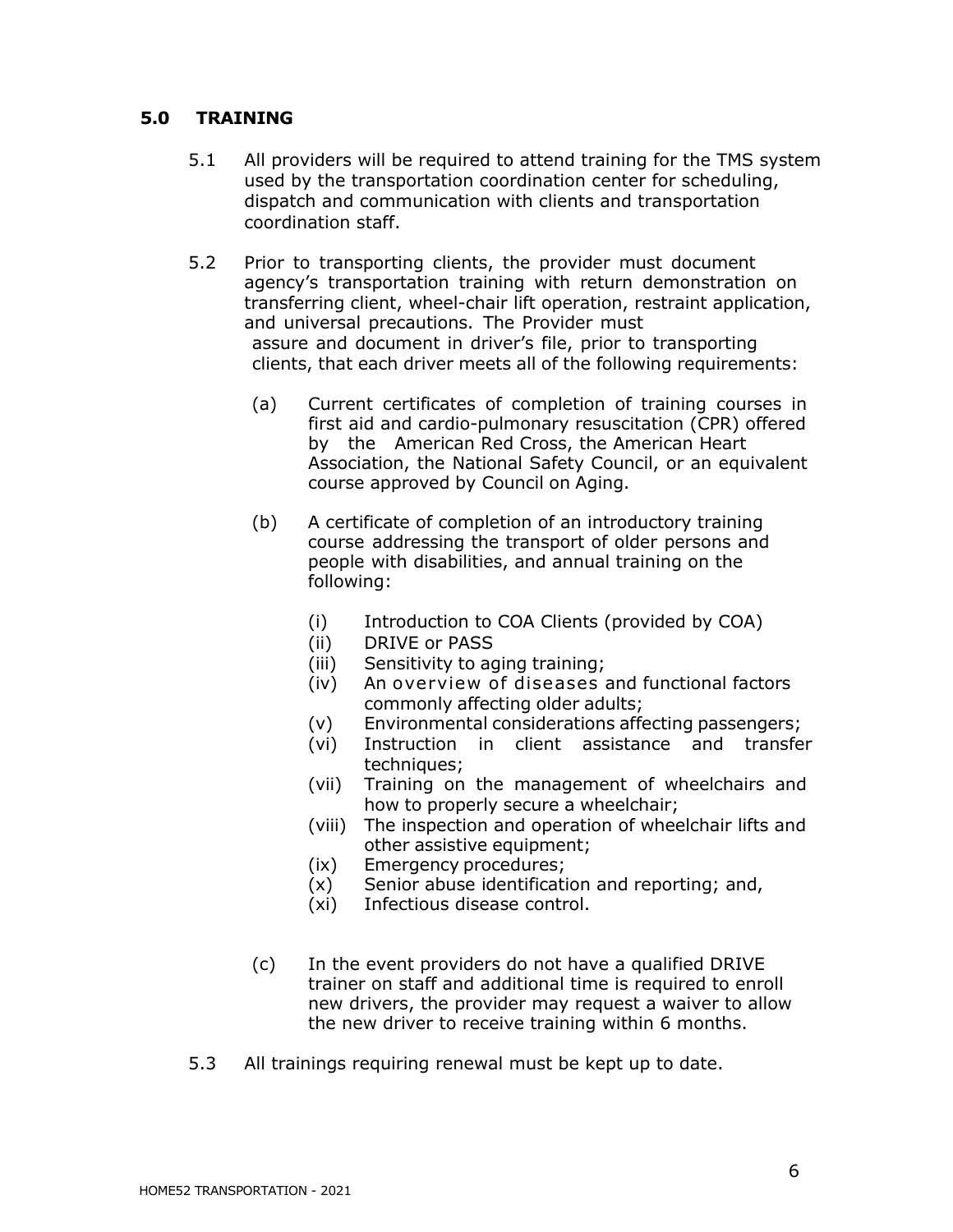### **6.0 Quality Standards**

- 6.1 All providers engaged in business with Transportation are expected to attain and maintain quality standards set by the transportation coordinator and/or its funders.
	- (a) Provider no show (includes failure to wait) rates will be less than 5%
	- (b) Provider on time rates will be greater than 95%
	- (c) Providers will wait 15 minutes for a client to arrive and will contact dispatch center before leaving the area.
	- (d) Providers will offer hands on assistance through the door and with equipment for all passengers.
	- (e) Client satisfaction rates for the transportation will average 95% or higher.
- 6.2 Timeliness Arriving to points dispatched within an acceptable window of time. All transportation coordination appointments are expected to have on time arrivals and departures. Acceptable limits for the service are +/-10 minutes.
- 6.3 Pick Up All transportation providers/drivers are expected to arrive at the pickup location at the predetermined time with the correct vehicle type. Drivers are expected to assist the client, from inside of the building, office, or home into the vehicle, unless otherwise directed. Drivers are expected to wait a minimum of 15 minutes for the client to notify the driver that they are ready.
- 6.4 Drop Off All transportation providers/drivers are expected to arrive at the drop-off location at the predetermined time with enough time to allow for client unloading to meet the scheduled appointment time. Drivers are expected to assist the client, into and out of the vehicle and office building, unless otherwise directed.
- 6.5 Safety Safety is of the utmost importance. Transportation providers and their drivers are consistently expected to operate and deliver all services in a safe and professional manner.
- 6.6 Securing the Passenger All passengers in any vehicle operated under dispatch of are to be properly secured in the vehicle with the proper seatbelts and restraints. All cargo (mobility aids, oxygen tanks, medical equipment) must be properly secured to prevent any movement during transport.
- 6.7 Proper Escorting Technique
	- (a) All hands-on escorting of all passengers including entry and exit of the vehicle must done in compliance with training received.
	- (b) Assist in transfer or escort of all clients safely unless the client specifically refuses the assistance.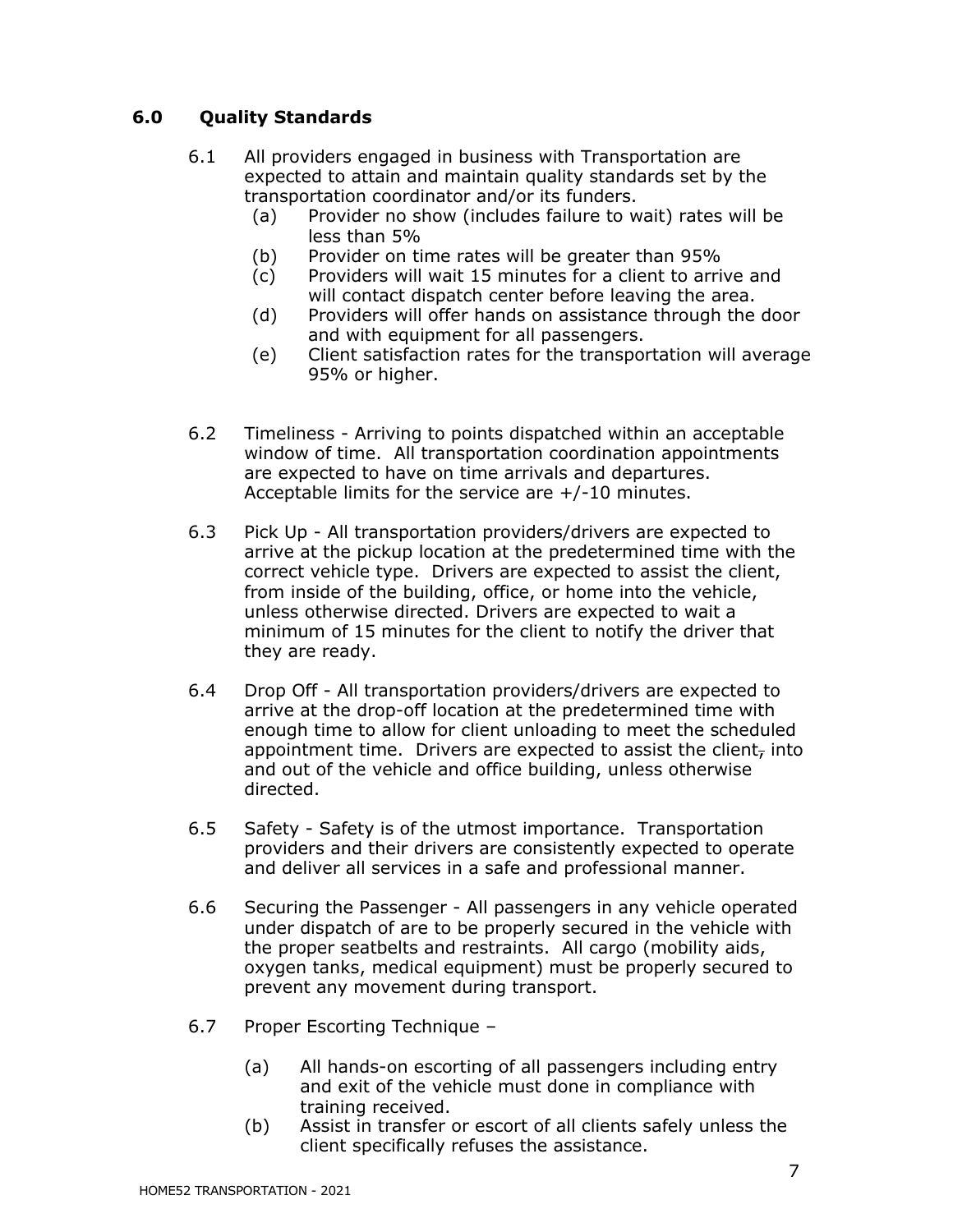- (c) Assistance means providing hands on assistance from inside the client's home to the destination point, which may be inside a medical facility.
- (d) The Provider must perform the same transfer assist service when transporting the client back to the client's residence.
- 6.8 Maintain a safety checklist that includes items listed in Appendix C of this rule that must be completed by the driver prior to transporting client(s).
- 6.8 Vehicle Environment Vehicle must be kept clean and free from debris. The passenger areas (seats and door handles) will be cleaned and disinfected after every passenger to minimize the spread of disease.
- 6.9 There is to be no smoking, vaping, or use of smokeless tobacco in any vehicle transporting customers or clients.
- 6.10 Driving-all transportation is to be conducted in a manner that is safe and courteous. Any reported aggressive driving behaviors including speeding, cell phone usage while driving, or tablet usage while driving will be investigated and logged. Substantiated reports may result in corrective action, sanction or contract termination.
- 6.11 It is the expectation that all clients & riders will be transported in a timely, safe, clean, friendly, and appropriate manner while receiving the hands-on assistance required by this service. All complaints to the contrary will be investigated. Substantiated complaints may result in corrective action, sanction or contract termination.
- 6.12 Any instance of a driver leaving a passenger pick up location without the approval of the transportation coordinator will result in a violation of these service specifications and will trigger a full investigation and may result in corrective action, sanction or contract termination.
- 6.13 Ridesharing- Ridesharing is only to be done with the consent of the home52 Transportation coordination center.

#### **7.0 Communication**

7.1 The driver will make every attempt to contact the client prior to pick up to notify the client that the driver is in route. Notification may be made through the Transportation Management System or via phone. The Driver will verify the pickup location and any special assistance required, provide an estimated time of arrival and give their name and vehicle description.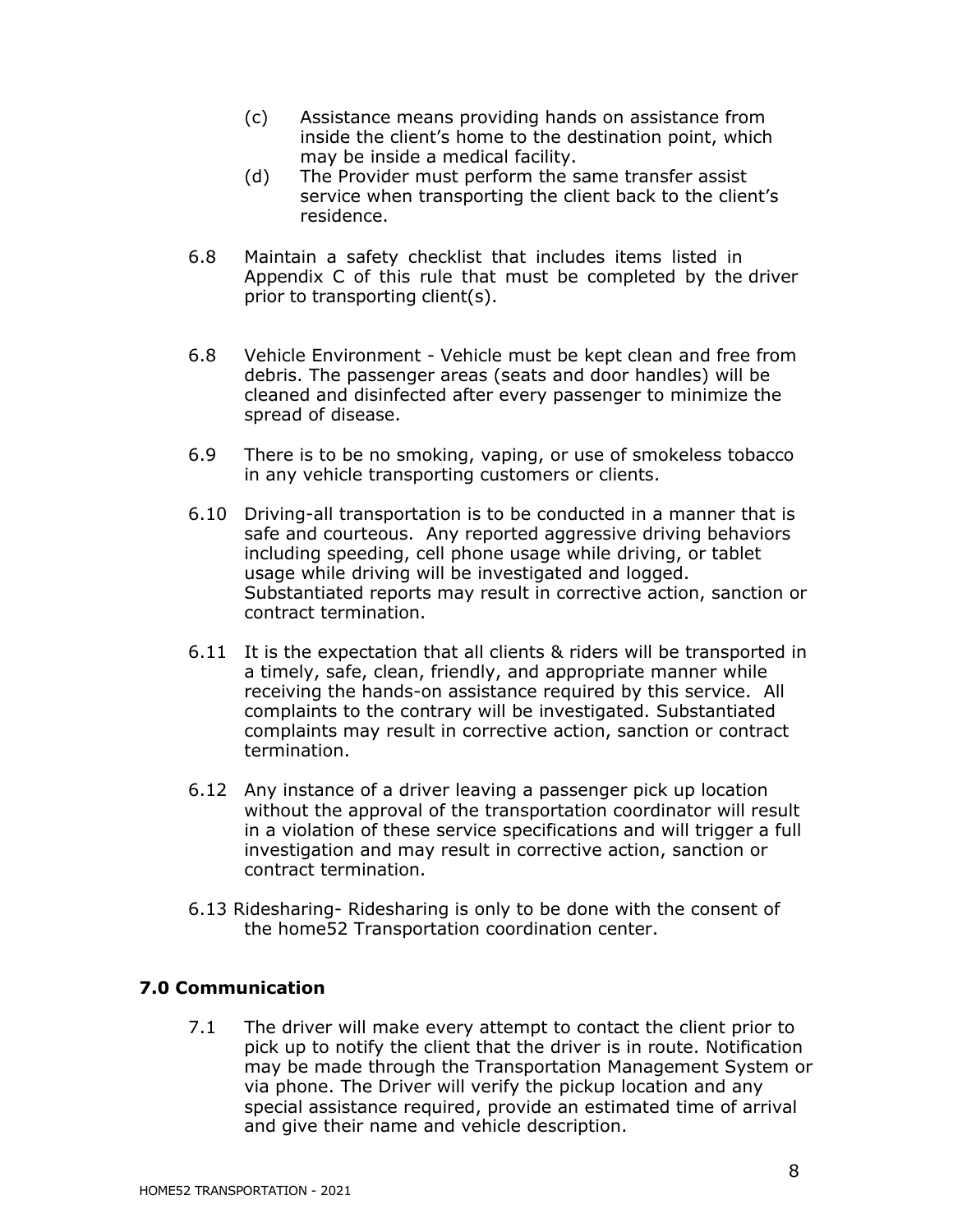- 7.2 Updating Transportation Coordination dispatch-all drivers and providers are expected to notify the coordination dispatch if/when any event occurs that will delay arrival or cause a client/customer to be late for a scheduled appointment.
	- (a) If the client does not answer the door when the transportation arrives, and the driver has knocked, rang the doorbell and called the client (3 attempts at contact within 10 minutes), the driver will notify Transportation Coordination who will also attempt to call the client to notify them their ride is waiting.
	- (b)Transportation Coordination will notify the driver when they can leave because the trip is unsuccessful and transportation coordination will notify the medical provider that the client was not transported.
- 7.3 Incident Reporting Incidents are broken into two categories: Routine and Critical. All incidents are to be reported to the Transportation coordinator.
	- (a) Routine Incident- an incident which **does not** require emergency (Police, Fire, EMS) assistance. These alerts are minor incidents that present routine delays or situations that require either assistance from the brokerage, transportation provider, or other non-emergency entity.
		- (i) Examples of routine alerts are traffic delays, inclement weather delays, vehicle breakdowns, unauthorized extra stops, etc.
	- (b) Critical Alerts- an emergency that has occurred while transporting a client. This includes vehicle accident, client fall, any physical health or mental health emergency, or any other incident that required involvement of emergency services (Police, Fire, EMS).
		- (i) Examples of critical alerts are heart attacks, client fall, vehicle accident, etc.
	- (c) All incident reports have multiple methods of reporting email, text message, phone calls, and reporting through the TMS.
- 7.4 Providers will be subject to audits performed by COA Provider Services Department.
- 7.5 All audit findings will be kept and used for data reporting as required by various program funders.

### **8.0 DRIVER REQUIREMENTS**

The Provider must maintain documentation that all transportation drivers:

8.1 Have at least two years of verified licensed driving experience in the United States; and, the driver has the ability to understand English, written and oral instructions and document services delivered.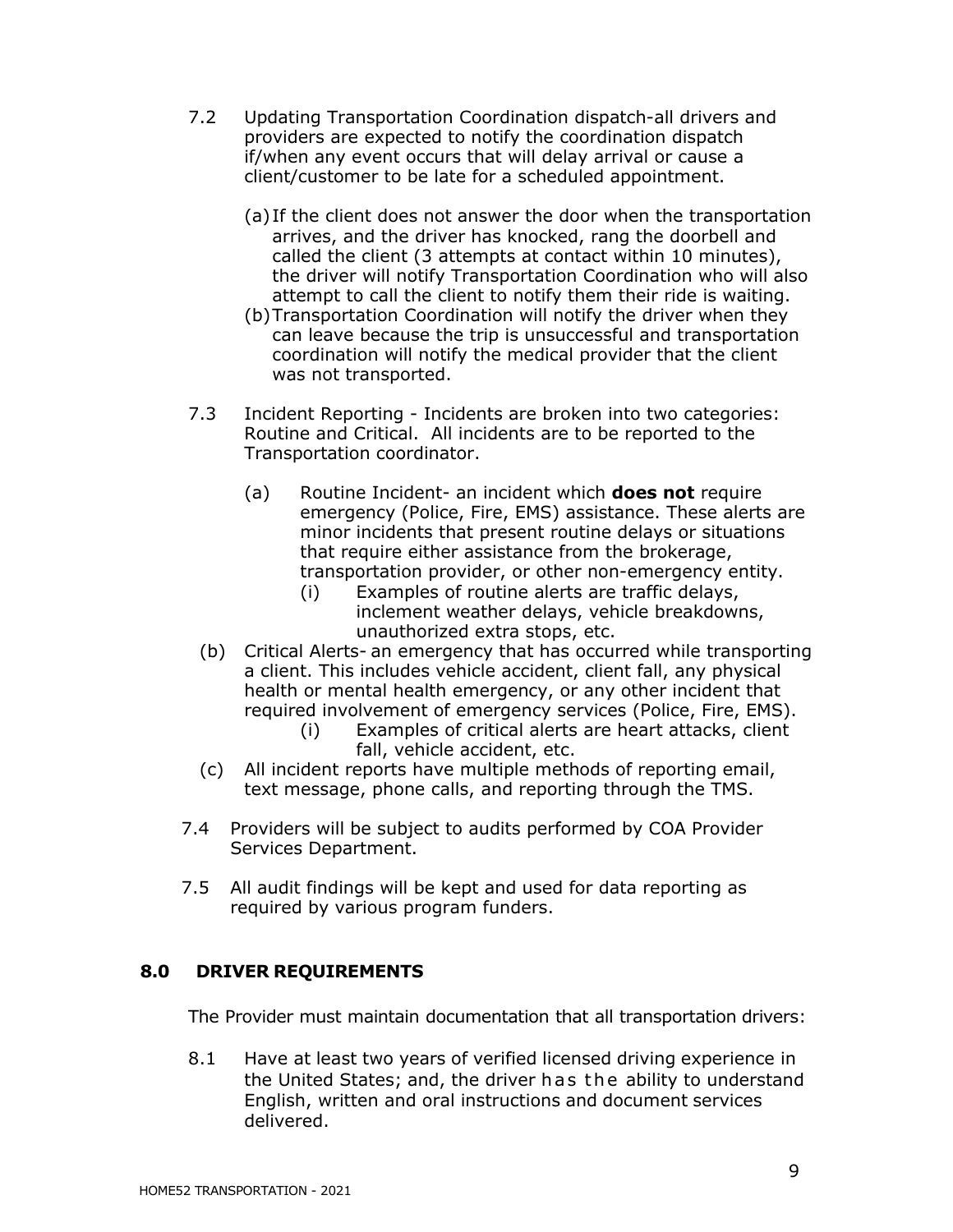- 8.2 Have a current and valid driver's license with fewer than six points against the driver, issued under Chapters 4506 (CDL) or 4507(non CDL) of the Ohio Revised Code or their equivalent if the operator is a resident of another state;
- 8.3 Have followed DOT regulations related to required drug testing before and during employment (USDOT Rule 49 CFR Part 40).
- 8.4 Furnish documentation to verify an annual Bureau of Motor Vehicle check is completed on each driver.
- 8.5 Prior to hiring, provide a valid copy of a signed statement from a licensed physician acting within the scope of the physician's practice declaring that the applicant does not have a medical or physical condition, including vision impairment, that cannot be corrected and could interfere with safe driving, passenger assistance, and emergency treatment activity, or could jeopardize the health and welfare of a client or the general public.

Note: As applicable, must meet ambulette licensure requirements by the Ohio Medical Transportation Board.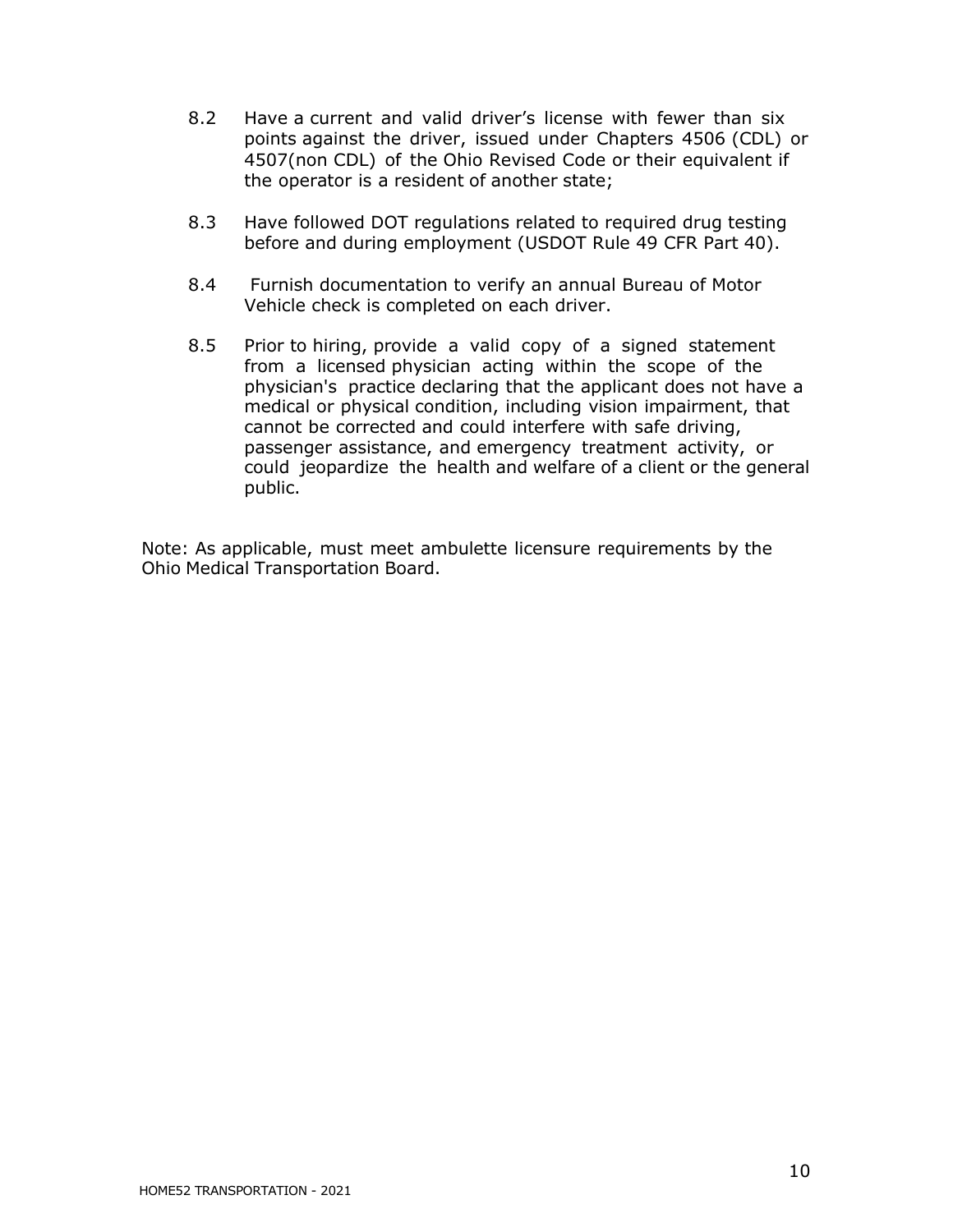#### <span id="page-10-0"></span>**TRANSPORTATION Appendix A**

#### **Required Annual Inspection Elements for Vehicles. Apply to all vehicles.**

- A. Seating
	- 1. All seats must be securely fastened to the floor.
	- 2. No broken tubing or protruding pieces of metal should be around seats.
- B. Defrosters and heaters
	- 1. Must operate as designed.
	- 2. Heater cores must be clean and free of leaks and obstructions to the flow of air.
	- 3. Hoses must not have cracks or leaks and must otherwise be in good condition.
	- 4. Fan guards must be metal or plastic.
- C. Windshield wipers/washers
	- 1. Must operate as designed.
	- 2. Wiper blades in the vehicle operator's field of vision must be clean.
	- 3. Wiper blades must not be brittle or badly worn.
- D. The floor must be metal and intact without holes.
- E. Mirrors
	- 1. Must have at least one rear view interior mirror that is properly secured and in proper placement.
	- 2. Must have at least one mirror on each side of the vehicle that is properly secured and in proper placement.
	- 3. Prismatic lens must be properly installed.
	- 4. All mirrors must enable vehicle operators to see a clean image (i.e., without cloudiness, cracks, or other obstacles on the mirror to interfere with reflection).
- F. Emergency Equipment
	- 1. Three red reflectors must be stored in the vehicle.
	- 2. The vehicle must have a five-pound dry chemical fire extinguisher with the minimum rating outlined in section 20.b.c. of the Ohio fire code and based on section 10 of the National Fire Protection Association. The fire extinguishers must be charged to the proper pressure rating and securely mounted near the vehicle operator for easy access.
	- 3. The vehicle must be equipped with a first aid kit that is full and up to date (no expired items).
- G. Brakes
	- 1. Must be properly located and free of crimps, rust, breaks in integrity, and not in contact with inappropriate vehicle components.
	- 2. Tail exhaust pipes must be properly secured to prevent dropping on brake lines.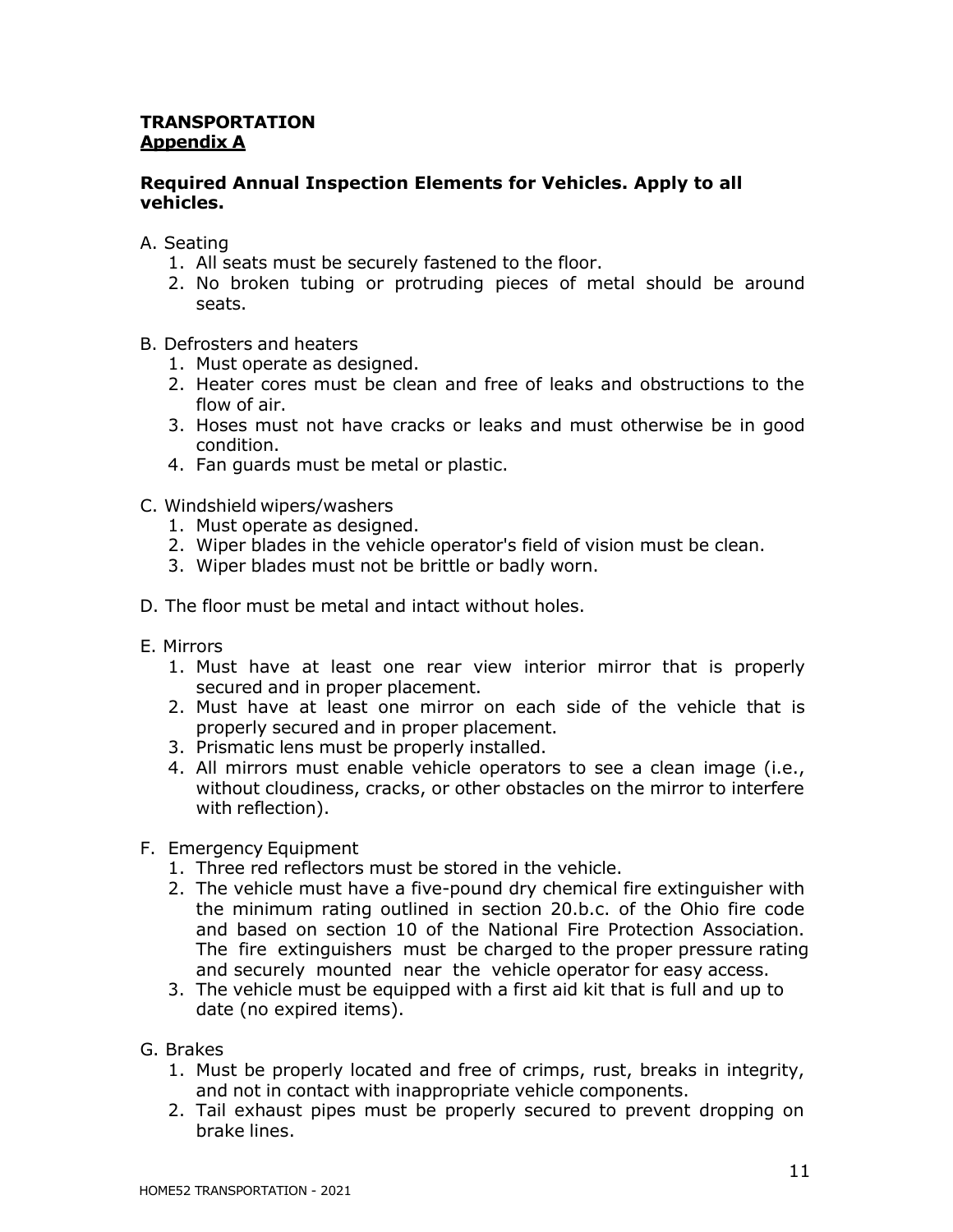- 3. Vehicles using vacuum-assisted brakes: wheel cylinders, master cylinders, hydrovac and hose connections must be free of fluid leaks.
- 4. Vehicles using air brakes: reservoirs, chambers, valves, connections and lines must be free of air leaks.
- 5. During inspections, brake pads must be checked against the vehicle manufacturer's specifications.
- 6. All moisture ejection valves must be free of leaks and in proper working order.
- H. Emergency Brake
	- 1. The vehicle must have a functional emergency brake that is capable of stopping or holding the vehicle in an emergency or while parked. The emergency brake shall hold the vehicle on any grade and under all conditions of loading on a surface free of snow, ice, or loose material.
	- 2. If the emergency brake is located on the drive shaft, the brakes shall:
		- a. Hold the vehicle in parked position;
		- b. Be properly mounted; and,
		- c. Have cables that are properly lubricated and not hazardously worn.
- I. Steering Gear
	- 1. The steering shaft must have no more than one half-inch upward motion when the steering wheel is pulled upwards. The steering gear assembly, power steering unit, brackets and mounting bolts must be securely fastened.
	- 2. If installed, power steering must be operative, properly mounted, and have correct fluid levels and belt tensions.
	- 3. Tie rod ends must function properly.
	- 4. Tires must not rub any chassis or body component in any position.
- J. The horn must operate as designed
- K. Windshield/windows
	- 1. Window glass must be free of chips or cracks and be securely mounted without exposed edges.
	- 2. Plexiglas may not be used to replace safety glass.
- L. Emergency Door (Applicable to Bus-Type Vehicles)
	- 1. The door must be able to open to its maximum width without catching or binding.
	- 2. All handles must be permanently installed.
	- 3. Operating instructions for the emergency door must be lettered or decaled inside the emergency door.
	- 4. The safety buzzer must operate as designed and be placed in the vehicle operator's area to warn passengers that the emergency door is opened.
	- 5. The door must be free of temporary or permanent obstructions.
	- 6. No padlocks or other added security devices are to be used to secure the door while the vehicle is in motion.
- M. Springs/Shocks Must Be Intact and Properly Mounted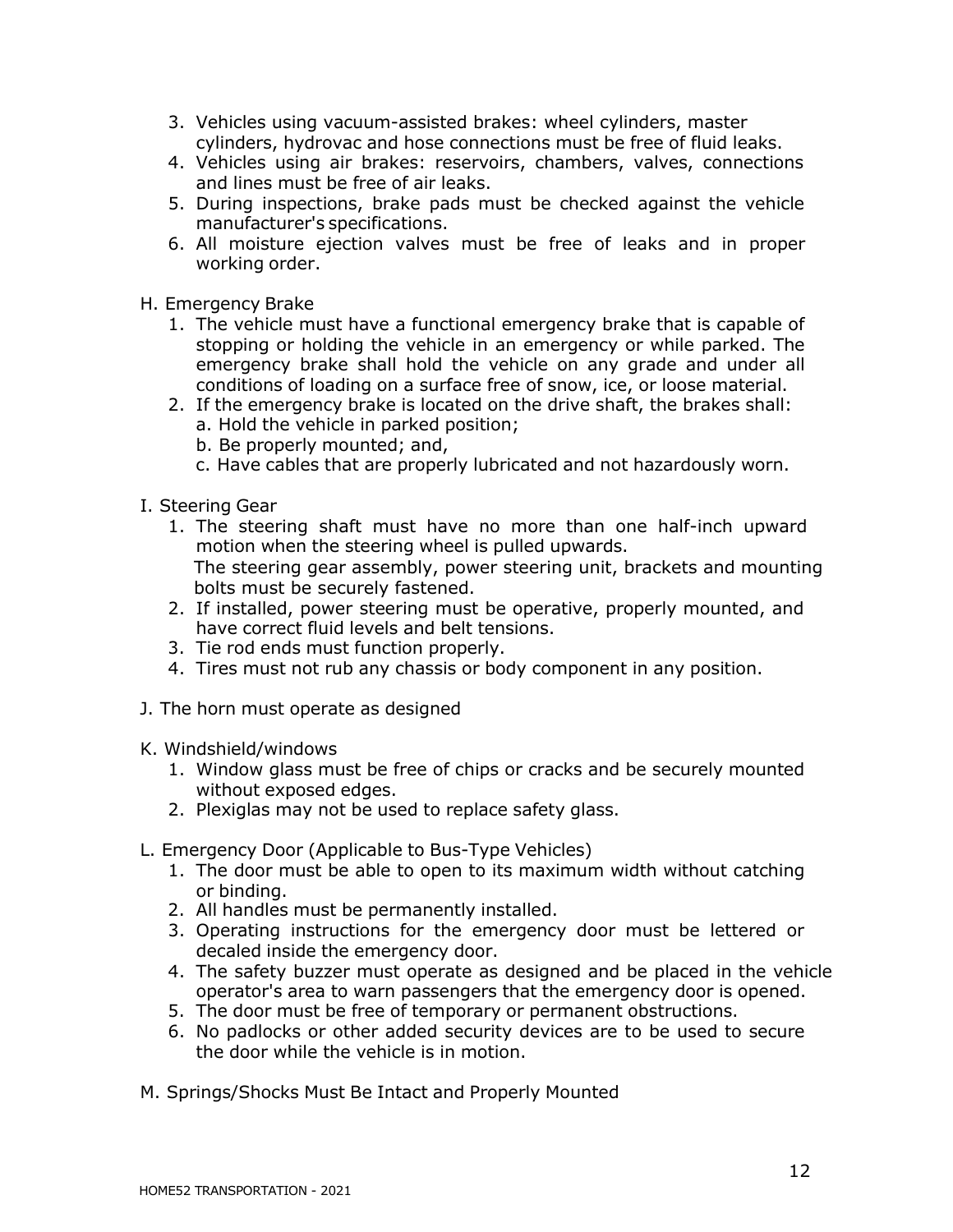#### N. Tires

Must have no less than two sixteenth inch tread pattern measured anywhere on the tire.

- 1. Retread tires should not be located on the steering axle.
- 2. Must be free of irregular wear, cuts, bruises, and breaks.
- 3. Must be balanced and in proper alignment.
- 4. All lugs must be present and fitted tightly on tires.
- 5. All tread types must match mated tires.
- O. Exhaust System
	- 1. Must be intact and operating as designed.
	- 2. All pipe and muffler joints must be properly welded or clamped.
	- 3. Exhaust manifolds must be free of cracks and missing bolts.
- P. Lights must operate as designed and meet ORC and OAC requirements for vehicle lighting.
- Q. The vehicle body condition must be intact and free of broken parts that can cause injury.
- R. Gas Tank:
	- 1. Must be free of rust/damage and /or leaks.
	- 2. Must be securely mounted.
- S. The seating area and aisle must be free of debris.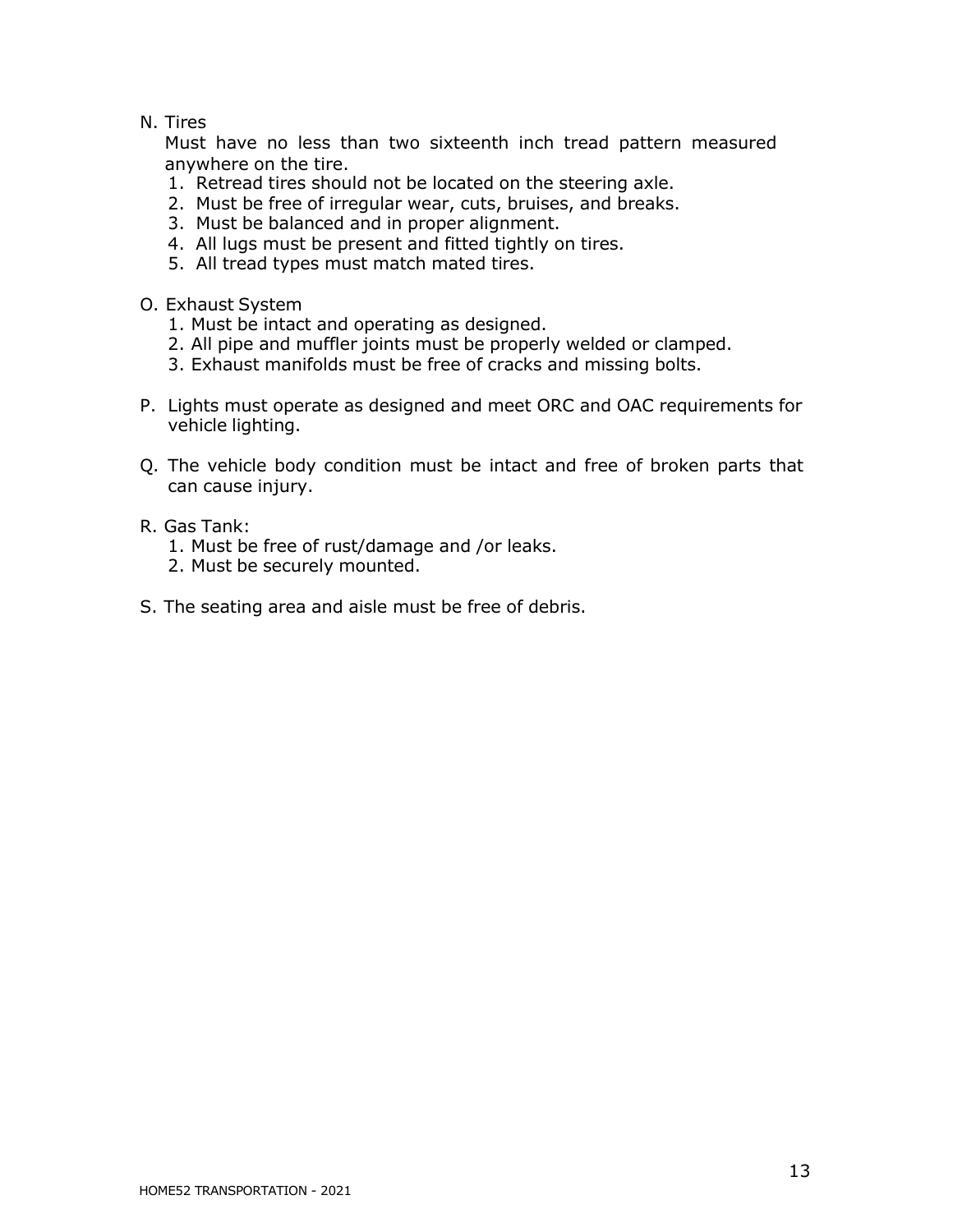#### <span id="page-13-0"></span>**TRANSPORTATION Appendix B**

#### **Required Daily Wheelchair Lift Inspection Elements**

For each day services are provided, Providers must complete and document an inspection of the wheelchair lift prior to any client serviced that day according to these specifications:

- 1. Run the lift through one complete cycle to be sure that it is operable.
- 2. Check for any signs of seal leaking or binding.
- 3. Check for frayed or damaged lift cables, hydraulic hoses, or chains.
- 4. Check for physical damage and jerky operation.
- 5. Check for hazardous protrusions and exposed edges. Assure that all protrusions are adequately padded and protected.
- 6. Check all fasteners and assure that all bolts are snug.
- 7. Make sure the lift is properly secured to the vehicle when stored.
- 8. Clean the lift completely of dirt, mud, gravel, and corrosive elements such as salt.
- 9. Lubricate the lift in compliance with the manufacturer's requirements.
- 10. Providers shall not use the lift any time repairs are necessary.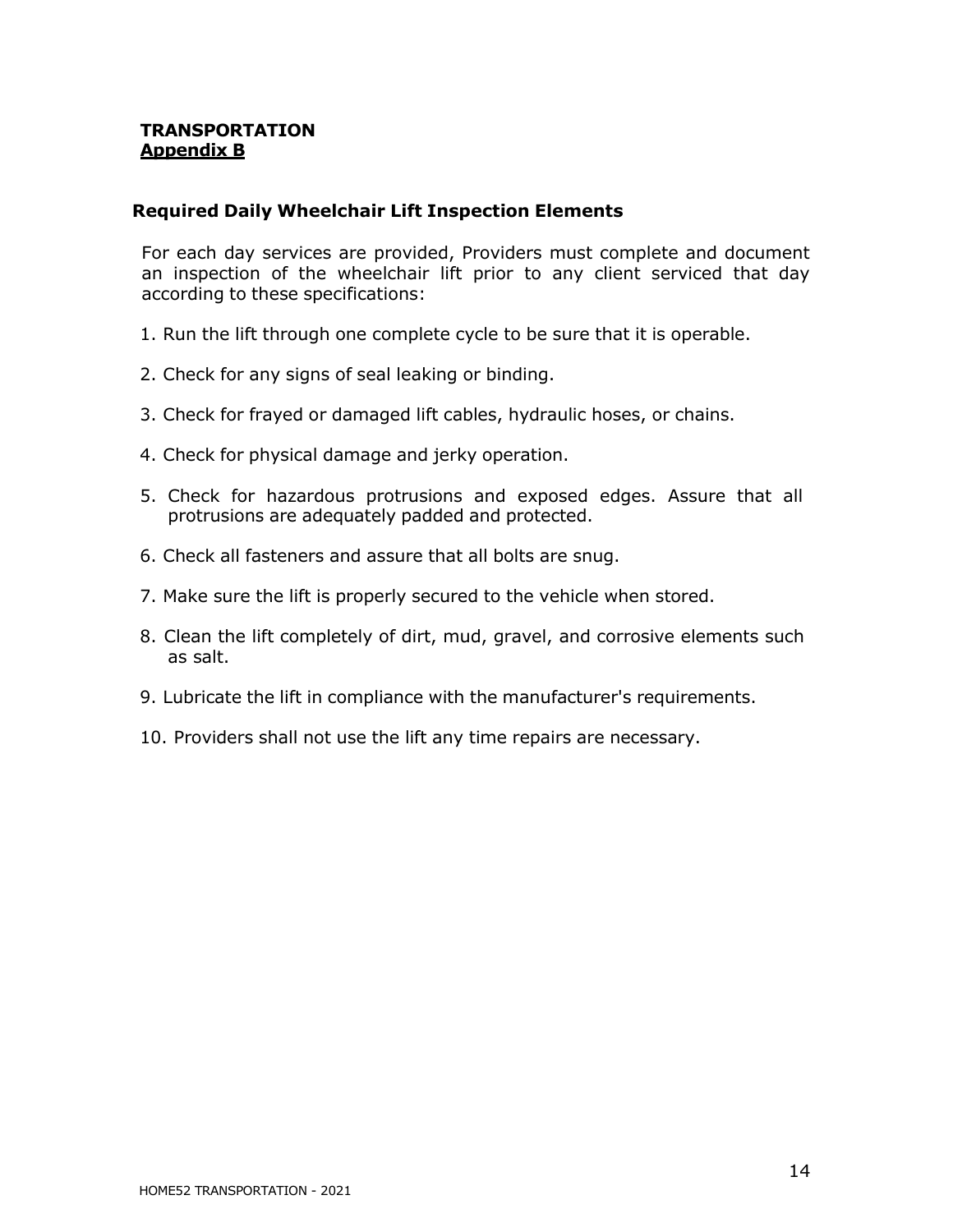#### <span id="page-14-0"></span>**TRANSPORTATION Appendix C**

#### **Required Vehicle Safety Checklist Elements**

#### **Vehicle ID:**

#### **Odometer:**

#### **Date:**

#### **Interior:**

Clean Appearance Seats (tears, loose armrests, etc.) Seat Belts Wheelchair Restraints Wheelchair Lift Ramp (good condition & secure) Cargo Barriers (secure & in place) Floor Coverings (safe & clean) Electrical/Mechanical: Brakes Heater/AirConditioning/Defroster Horn Gauges (oil, fuel, temperature, etc.) Two-way communication device Windshield wipers & washers Jack & tire tools Emergency Brake Lights: Headlights: high & low beams Taillights, Marker Lights Brake Lights Turn Signals (front and rear) Backup Lights 4-Way Hazard (front and rear) License Plate Light Interior Lights

#### **Exterior:**

Identification of Provider name No Body Damage Clean Appearance Mirrors (Adjusted and Clean) Windows (Clean) Doors (Operable from In/Outside Door Locks (Operable)